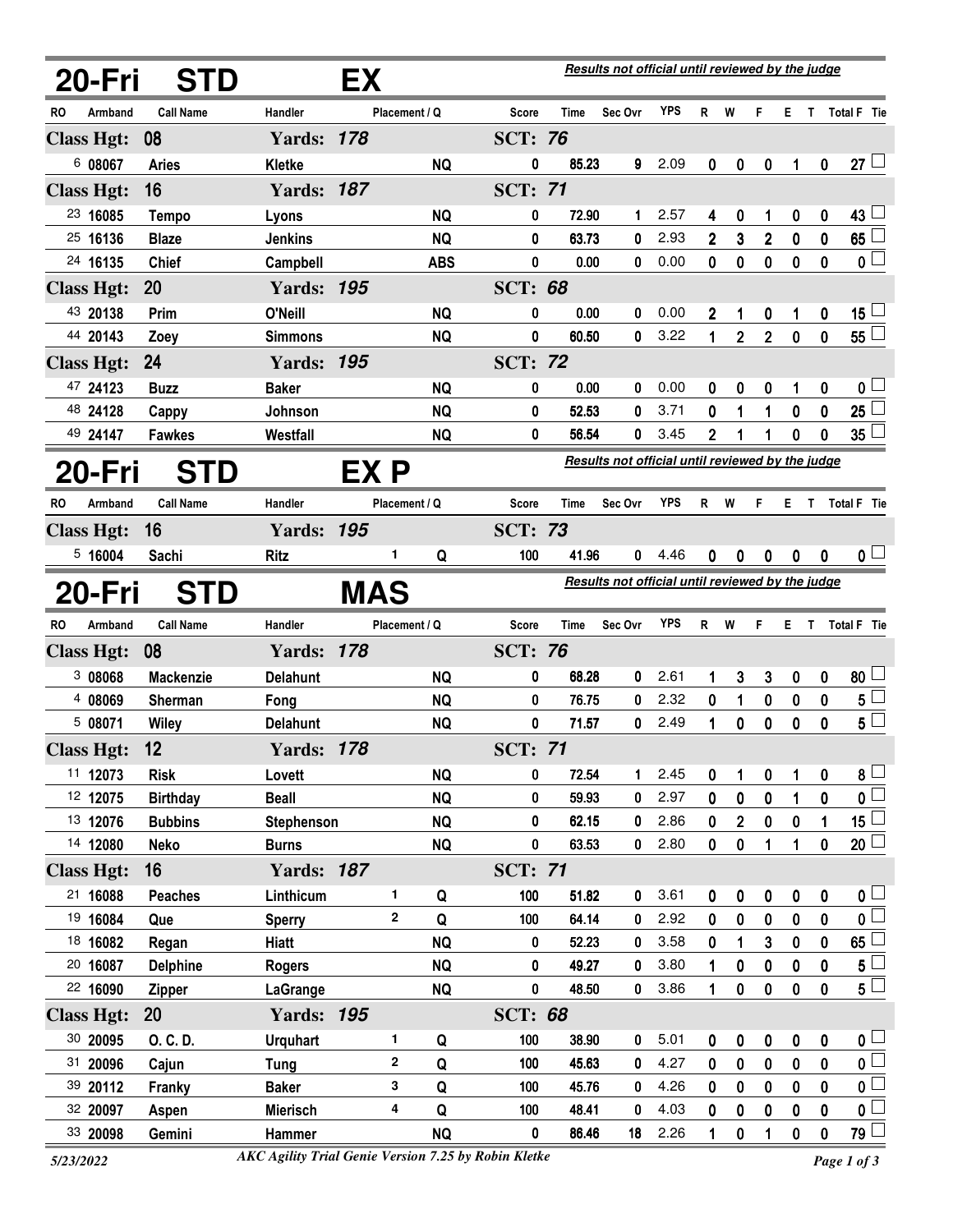| 34 20100                    | <b>Street</b>       | Pitt                                       |            |               | <b>NQ</b>              | 0                                                | 51.11                                            | 0                                                | 3.82 | 0                | 1              | 0                | 0                | 0                | 5                              |
|-----------------------------|---------------------|--------------------------------------------|------------|---------------|------------------------|--------------------------------------------------|--------------------------------------------------|--------------------------------------------------|------|------------------|----------------|------------------|------------------|------------------|--------------------------------|
| 36 20107                    | Lizard              | <b>Kramp</b>                               |            |               | <b>NQ</b>              | 0                                                | 51.76                                            | 0                                                | 3.77 | 0                | 1              | 1                | $\bf{0}$         | $\bf{0}$         | 25                             |
| 37 20108                    | <b>Neo</b>          | Norlen                                     |            |               | <b>NQ</b>              | 0                                                | 0.00                                             | 0                                                | 0.00 | 0                | 1              | 0                | 1                | 0                | 5                              |
| 38 20110                    | Mud                 | <b>Bowerman</b>                            |            |               | <b>NQ</b>              | 0                                                | 53.96                                            | 0                                                | 3.61 | 0                | 1              | 1                | $\bf{0}$         | 0                | 25                             |
| 40 20119                    | <b>Baylee</b>       | Ringer                                     |            |               | <b>NQ</b>              | 0                                                | 68.66                                            | 0                                                | 2.84 | $\mathbf 2$      | 0              | 1                | 0                | 0                | 30                             |
| 41 20120                    | Kenzy               | <b>Stanczyk</b>                            |            |               | <b>NQ</b>              | 0                                                | 0.00                                             | 0                                                | 0.00 | 0                | 1              | $\bf{0}$         | 1                | $\bf{0}$         | 5                              |
| 42 20121                    | <b>Apollo</b>       | Hammer                                     |            |               | <b>NQ</b>              | 0                                                | 47.53                                            | 0                                                | 4.10 | 1                | 1              | 1                | 0                | 0                | 30                             |
| 35 20101                    | <b>Seamus</b>       | <b>Stanczyk</b>                            |            |               | <b>ABS</b>             | $\bf{0}$                                         | 0.00                                             | 0                                                | 0.00 | $\mathbf{0}$     | $\bf{0}$       | $\mathbf{0}$     | $\bf{0}$         | $\mathbf{0}$     | $\mathbf 0$                    |
| <b>Class Hgt:</b>           | 24                  | <b>Yards: 195</b>                          |            |               |                        | <b>SCT: 72</b>                                   |                                                  |                                                  |      |                  |                |                  |                  |                  |                                |
| 46 24127                    | <b>Dazzle</b>       | Kletke                                     |            | 1             | Q                      | 100                                              | 53.30                                            | 0                                                | 3.66 | 0                | 0              | 0                | 0                | 0                | 0 <sup>1</sup>                 |
| 45 24126                    | Juneau              | <b>Markey</b>                              |            |               | <b>ABS</b>             | 0                                                | 0.00                                             | 0                                                | 0.00 | 0                | $\mathbf 0$    | $\mathbf 0$      | $\mathbf 0$      | $\mathbf{0}$     | 0 <sub>1</sub>                 |
| 20-Fri                      | <b>STD</b>          |                                            |            |               |                        |                                                  |                                                  | Results not official until reviewed by the judge |      |                  |                |                  |                  |                  |                                |
| Armband<br>RO               | <b>Call Name</b>    | MAS P<br>Handler<br>Placement / Q<br>Score |            |               |                        | Time                                             | Sec Ovr                                          | <b>YPS</b>                                       | R    | W                | F              | Е.               | $\mathsf{T}$     | Total F Tie      |                                |
|                             | 04                  | <b>Yards: 178</b>                          |            |               |                        | <b>SCT: 81</b>                                   |                                                  |                                                  |      |                  |                |                  |                  |                  |                                |
| <b>Class Hgt:</b><br>104039 |                     |                                            |            |               |                        |                                                  | 75.95                                            | 0                                                | 2.34 |                  |                |                  |                  |                  |                                |
| 204040                      | <b>Bunny</b>        | Fong                                       |            |               | <b>NQ</b><br><b>NQ</b> | 0<br>0                                           | 61.02                                            | 0                                                | 2.92 | 0<br>1           | 1              | 1<br>1           | 0<br>0           | 0<br>$\mathbf 0$ | 25<br>30 <sup>1</sup>          |
| <b>Class Hgt:</b>           | Whimsy<br>08        | <b>Kletke</b><br><b>Yards: 178</b>         |            |               |                        | <b>SCT: 76</b>                                   |                                                  |                                                  |      |                  | 1              |                  |                  |                  |                                |
|                             |                     |                                            |            | 1             |                        | 100                                              |                                                  |                                                  | 3.19 |                  |                |                  |                  |                  |                                |
| 908043                      | <b>Agent Cooper</b> | <b>Beall</b>                               |            | $\mathbf{2}$  | Q<br>Q                 | 100                                              | 55.82<br>64.24                                   | 0                                                | 2.77 | 0                | 0              | 0                | 0                | 0                | 0 <sup>1</sup>                 |
| 7 08041<br>8 08042          | <b>Cruiser</b>      | Larson                                     |            |               |                        | 0                                                | 59.90                                            | 0                                                | 2.97 | 0                | 0              | 0                | 0                | 0<br>$\mathbf 0$ | $\mathbf 0$<br>$5\overline{)}$ |
| 10 08045                    | Lite                | Fry                                        |            |               | <b>NQ</b>              |                                                  | 66.89                                            | 0                                                | 2.66 | 0                | 1              | 0                | $\bf{0}$         |                  |                                |
|                             | Ollie               | Cookman                                    |            |               | <b>NQ</b>              | 0                                                |                                                  | 0                                                |      | 0                | 1              | 1                | $\bf{0}$         | 0                | 25                             |
| <b>Class Hgt:</b>           | 12                  | <b>Yards: 187</b>                          |            |               |                        | <b>SCT: 76</b>                                   |                                                  |                                                  |      |                  |                |                  |                  |                  |                                |
| 16 12050                    | Liberty             | Lyons                                      |            | 1             | Q                      | 100                                              | 43.12                                            | 0                                                | 4.34 | 0                | $\bf{0}$       | 0                | $\bf{0}$         | $\bf{0}$         | 0 <sup>1</sup>                 |
| 15 12047                    | <b>Taliesin</b>     | Cramer                                     |            |               | <b>NQ</b>              | 0                                                | 0.00                                             | 0                                                | 0.00 | 0                | 0              | 0                | 1                | 0                | $\mathbf 0$                    |
| 17 12051                    | <b>Monty</b>        | Hall                                       |            |               | <b>NQ</b>              | $\bf{0}$                                         | 68.79                                            | 0                                                | 2.72 | 0                | 5              | $\mathbf{0}$     | $\mathbf 0$      | 0                | 25 <sup>1</sup>                |
| <b>Class Hgt:</b>           | 16                  | <b>Yards: 195</b>                          |            |               |                        | <b>SCT: 73</b>                                   |                                                  |                                                  |      |                  |                |                  |                  |                  |                                |
| 27 16056                    | <b>Mynx</b>         | <b>Kletke</b>                              |            | 1             | Q                      | 100                                              | 48.39                                            | 0                                                | 4.03 | 0                | 0              | 0                | 0                | 0                | 0 <sup>1</sup>                 |
| 26 16054                    | <b>Mango</b>        | <b>Temple-Thurston</b>                     |            |               | <b>NQ</b>              | 0                                                | 67.15                                            | 0                                                | 2.90 | 3                | 1              | $\mathbf 0$      | $\mathbf 0$      | $\mathbf 0$      | 20                             |
| 28 16058                    | Juno                | Hoch                                       |            |               | <b>NQ</b>              | 0                                                | 63.19                                            | 0                                                | 3.09 |                  | 0              | 0                | 0                | 0                | 5                              |
| 29 16060                    | <b>Miley Rae</b>    | Smith                                      |            |               | <b>ABS</b>             | 0                                                | 0.00                                             | 0                                                | 0.00 | 0                | 0              | 0                | $\mathbf 0$      | 0                | $0\perp$                       |
| 20-Fri                      | <b>STD</b>          |                                            | <b>NOV</b> |               | B                      |                                                  | Results not official until reviewed by the judge |                                                  |      |                  |                |                  |                  |                  |                                |
| Armband<br><b>RO</b>        | <b>Call Name</b>    | Handler                                    |            | Placement / Q |                        | <b>Score</b>                                     | <b>Time</b>                                      | Sec Ovr                                          | YPS  | $\mathsf{R}$     | W              | F                | E T              |                  | Total F Tie                    |
| <b>Class Hgt:</b>           | 20                  | <b>Yards: 150</b>                          |            |               |                        | <b>SCT: 72</b>                                   |                                                  |                                                  |      |                  |                |                  |                  |                  |                                |
| 3 20033                     | <b>Nike</b>         | <b>Harris</b>                              |            |               | <b>NQ</b>              | 78                                               | 84.47                                            | 12                                               | 1.78 | 1                | 1              | 0                | $\boldsymbol{0}$ | $\mathbf 0$      | 22 <sup>1</sup>                |
| 20-Fri                      | <b>STD</b>          |                                            | <b>NOV</b> |               | P                      | Results not official until reviewed by the judge |                                                  |                                                  |      |                  |                |                  |                  |                  |                                |
| Armband<br><b>RO</b>        | <b>Call Name</b>    | Handler                                    |            | Placement / Q |                        | <b>Score</b>                                     | Time                                             | Sec Ovr                                          | YPS  | R W              |                | F.               |                  |                  | E T Total F Tie                |
| <b>Class Hgt:</b>           | 08                  | <b>Yards: 145</b>                          |            |               |                        | <b>SCT: 83</b>                                   |                                                  |                                                  |      |                  |                |                  |                  |                  |                                |
| 1 08024                     | Marigold            | Komen                                      |            | 1             | Q                      | 100                                              | 69.22                                            | 0                                                | 2.09 | 0                | 0              | $\boldsymbol{0}$ | $\boldsymbol{0}$ | 0                | 0 <sub>1</sub>                 |
|                             |                     |                                            |            |               |                        |                                                  |                                                  |                                                  |      |                  |                |                  |                  |                  |                                |
| <b>Class Hgt:</b>           | 12                  | <b>Yards: 148</b>                          |            |               |                        | <b>SCT: 79</b>                                   |                                                  |                                                  |      |                  |                |                  |                  |                  |                                |
| 2 12003                     | Kona                | Hill                                       |            |               | <b>NQ</b>              | 0                                                | 0.00                                             | 0                                                | 0.00 | $\boldsymbol{2}$ | 1              | 0                | 1                | 0                | $15\sqcup$                     |
| <b>Class Hgt:</b>           | 20                  | <b>Yards: 150</b>                          |            |               |                        | <b>SCT: 78</b>                                   |                                                  |                                                  |      |                  |                |                  |                  |                  |                                |
| 4 20025                     | Cooper              | Grant                                      |            |               | $\sf{NQ}$              | 0                                                | 76.87                                            | 0                                                | 1.95 | $\overline{2}$   | $\overline{2}$ | $\mathbf{1}$     | $\mathbf 0$      | $\mathbf 0$      | $40\perp$                      |